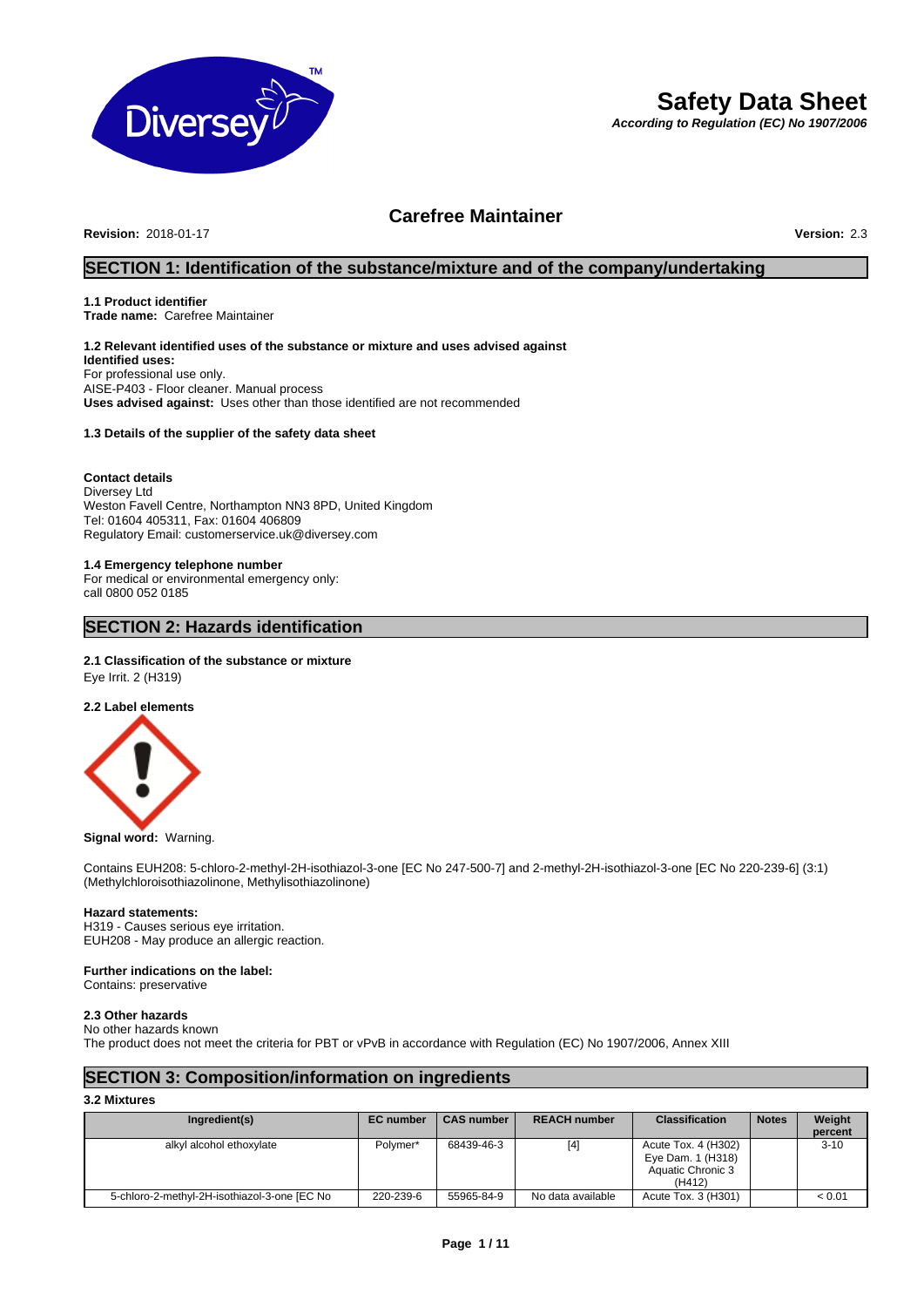| 247-500-7] and 2-methyl-2H-isothiazol-3-one [EC No<br>220-239-6] (3:1) | 247-500-7 |  | Acute Tox. 3 (H311)<br>Acute Tox. 3 (H331)<br>Skin Corr. 1B (H314) |  |
|------------------------------------------------------------------------|-----------|--|--------------------------------------------------------------------|--|
|                                                                        |           |  | Skin Sens. 1 (H317)<br>Aquatic Acute 1 (H400)                      |  |
|                                                                        |           |  | Aquatic Chronic 1<br>(H410)                                        |  |

\* Polymer.

For the full text of the H and EUH phrases mentioned in this Section, see Section 16.

Workplace exposure limit(s), if available, are listed in subsection 8.1.

[1] Exempted: ionic mixture. See Regulation (EC) No 1907/2006, Annex V, paragraph 3 and 4. This salt is potentially present, based on calculation, and included for classification and labelling purposes only. Each starting material of the ionic mixture is registered, as required.

[2] Exempted: included in Annex IV of Regulation (EC) No 1907/2006.

[3] Exempted: Annex V of Regulation (EC) No 1907/2006.

[4] Exempted: polymer. See Article 2(9) of Regulation (EC) No 1907/2006.

# **SECTION 4: First aid measures**

#### **4.1 Description of first aid measures**

| Inhalation:                     | Get medical attention or advice if you feel unwell.                                                    |
|---------------------------------|--------------------------------------------------------------------------------------------------------|
| <b>Skin contact:</b>            | Wash skin with plenty of lukewarm, gently flowing water. If skin irritation occurs: Get medical advice |
|                                 | or attention.                                                                                          |
| Eye contact:                    | Immediately rinse eyes cautiously with lukewarm water for several minutes. Remove contact lenses,      |
|                                 | if present and easy to do. Continue rinsing. If irritation occurs and persists, get medical attention. |
| Ingestion:                      | Immediately drink 1 glass of water. Get medical attention or advice if you feel unwell.                |
| Self-protection of first aider: | Consider personal protective equipment as indicated in subsection 8.2.                                 |
|                                 |                                                                                                        |
|                                 |                                                                                                        |

| 4.2 Most important symptoms and effects, both acute and delayed |                                             |
|-----------------------------------------------------------------|---------------------------------------------|
| Inhalation:                                                     | No known effects or symptoms in normal use. |
| <b>Skin contact:</b>                                            | No known effects or symptoms in normal use. |
| Eye contact:                                                    | Causes severe irritation.                   |
| Ingestion:                                                      | No known effects or symptoms in normal use. |

# **4.3 Indication of any immediate medical attention and special treatment needed**

No information available on clinical testing and medical monitoring. Specific toxicological information on substances, if available, can be found in section 11.

# **SECTION 5: Firefighting measures**

#### **5.1 Extinguishing media**

Carbon dioxide. Dry powder. Water spray jet. Fight larger fires with water spray jet or alcohol-resistant foam.

#### **5.2 Special hazards arising from the substance or mixture**

No special hazards known.

# **5.3 Advice for firefighters**

As in any fire, wear self contained breathing apparatus and suitable protective clothing including gloves and eye/face protection.

# **SECTION 6: Accidental release measures**

# **6.1 Personal precautions, protective equipment and emergency procedures**

No special measures required.

#### **6.2 Environmental precautions**

Do not allow to enter drainage system, surface or ground water. Dilute with plenty of water.

# **6.3 Methods and material for containment and cleaning up**

Absorb with liquid-binding material (sand, diatomite, universal binders, sawdust).

#### **6.4 Reference to other sections**

For personal protective equipment see subsection 8.2. For disposal considerations see section 13.

# **SECTION 7: Handling and storage**

# **7.1 Precautions for safe handling**

**Measures to prevent fire and explosions:**

No special precautions required.

### **Measures required to protect the environment:**

For environmental exposure controls see subsection 8.2.

#### **Advices on general occupational hygiene:**

Handle in accordance with good industrial hygiene and safety practice. Keep away from food, drink and animal feeding stuffs. Do not mix with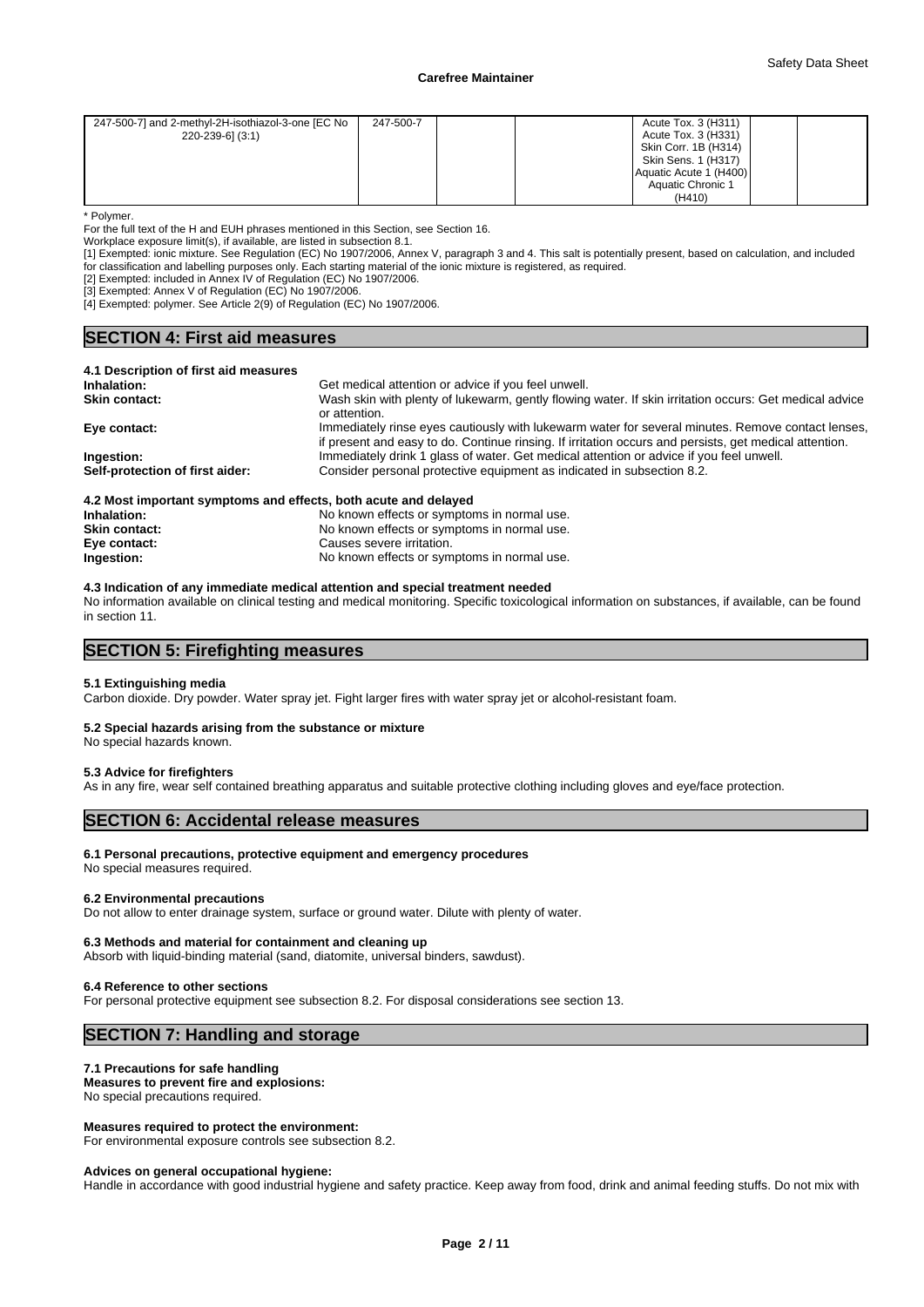other products unless adviced by Diversey. Wash hands before breaks and at the end of workday. Wash face, hands and any exposed skin thoroughly after handling. Take off immediately all contaminated clothing. Use personal protective equipment as required. Use only with adequate ventilation.

# **7.2 Conditions for safe storage, including any incompatibilities**

Store in accordance with local and national regulations. Keep only in original container. Store in a closed container. For conditions to avoid see subsection 10.4. For incompatible materials see subsection 10.5.

#### **7.3 Specific end use(s)**

No specific advice for end use available.

# **SECTION 8: Exposure controls/personal protection**

# **8.1 Control parameters Workplace exposure limits**

Air limit values, if available:

Biological limit values, if available:

Recommended monitoring procedures, if available:

Additional exposure limits under the conditions of use, if available:

#### **DNEL/DMEL and PNEC values**

#### **Human exposure** ,<br>Consumer (malka bw)

| DIVEL OIGI EXPOSULE - CONSUMENTING/KU DWT |                                                                                                                     |                               |                                  |                              |                                 |  |  |  |
|-------------------------------------------|---------------------------------------------------------------------------------------------------------------------|-------------------------------|----------------------------------|------------------------------|---------------------------------|--|--|--|
|                                           | Ingredient(s)                                                                                                       | Short term - Local<br>effects | Short term - Systemic<br>effects | Long term - Local<br>effects | Long term - Systemic<br>effects |  |  |  |
|                                           | alkyl alcohol ethoxylate                                                                                            |                               |                                  |                              |                                 |  |  |  |
|                                           | 5-chloro-2-methyl-2H-isothiazol-3-one [EC No 247-500-7] and<br>2-methyl-2H-isothiazol-3-one [EC No 220-239-6] (3:1) |                               |                                  | No data available            |                                 |  |  |  |

| Ingredient(s)                                                                                                       | <b>Short term - Local</b><br>effects | Short term - Systemic<br>effects (mg/kg bw) | Long term - Local<br>effects | I Long term - Systemic I<br>effects (mg/kg bw) |
|---------------------------------------------------------------------------------------------------------------------|--------------------------------------|---------------------------------------------|------------------------------|------------------------------------------------|
| alkyl alcohol ethoxylate                                                                                            |                                      |                                             |                              |                                                |
| 5-chloro-2-methyl-2H-isothiazol-3-one [EC No 247-500-7] and<br>2-methyl-2H-isothiazol-3-one [EC No 220-239-6] (3:1) |                                      |                                             |                              |                                                |

#### DNEL dermal exposure - Consumer

| Ingredient(s)                                                                                                       | <b>Short term - Local</b><br>effects | <b>Short term - Systemic</b><br>effects (mg/kg bw) | Long term - Local<br>effects | <b>I Long term - Systemic</b><br>effects (mg/kg bw) |  |
|---------------------------------------------------------------------------------------------------------------------|--------------------------------------|----------------------------------------------------|------------------------------|-----------------------------------------------------|--|
| alkyl alcohol ethoxylate                                                                                            |                                      |                                                    |                              |                                                     |  |
| 5-chloro-2-methyl-2H-isothiazol-3-one [EC No 247-500-7] and<br>2-methyl-2H-isothiazol-3-one [EC No 220-239-6] (3:1) |                                      |                                                    |                              | No data available                                   |  |

DNEL inhalatory exposure - Worker (mg/m<sup>3</sup>) ) and  $\overline{\phantom{a}}$ 

| Ingredient(s)                                                                                                       | effects | Short term - Local Short term - Systemic<br>effects | Long term - Local<br>effects | <b>I Long term - Systemic I</b><br>effects |
|---------------------------------------------------------------------------------------------------------------------|---------|-----------------------------------------------------|------------------------------|--------------------------------------------|
| alkyl alcohol ethoxylate                                                                                            |         |                                                     |                              |                                            |
| 5-chloro-2-methyl-2H-isothiazol-3-one [EC No 247-500-7] and<br>2-methyl-2H-isothiazol-3-one [EC No 220-239-6] (3:1) |         |                                                     | No data available            |                                            |

DNEL inhalatory exposure - Consumer (mg/m<sup>3</sup>

| Ingredient(s)                                                                                                       | effects | Short term - Local Short term - Systemic<br>effects | Long term - Local<br>effects | I Long term - Systemic<br>effects |  |
|---------------------------------------------------------------------------------------------------------------------|---------|-----------------------------------------------------|------------------------------|-----------------------------------|--|
| alkyl alcohol ethoxylate                                                                                            |         |                                                     |                              |                                   |  |
| 5-chloro-2-methyl-2H-isothiazol-3-one [EC No 247-500-7] and<br>2-methyl-2H-isothiazol-3-one IEC No 220-239-61 (3:1) |         |                                                     |                              |                                   |  |

)

#### **Environmental exposure** Environmental exposure - PNEC

| Ingredient(s)                                                                                                       | (mg/l) | Surface water, fresh Surface water, marine<br>(mg/l) | Intermittent (mg/l) | Sewage treatment<br>plant (mg/l) |
|---------------------------------------------------------------------------------------------------------------------|--------|------------------------------------------------------|---------------------|----------------------------------|
| alkyl alcohol ethoxylate                                                                                            |        |                                                      |                     |                                  |
| 5-chloro-2-methyl-2H-isothiazol-3-one [EC No 247-500-7] and<br>2-methyl-2H-isothiazol-3-one [EC No 220-239-6] (3:1) |        |                                                      |                     |                                  |

Environmental exposure - PNEC, continued

| Ingredient(s)                                                                                                       | l Sediment. freshwater l<br>(mg/kg) | Sediment, marine<br>(mg/kg) | Soil (mg/kg) | Air (mg/m <sup>3</sup> ) |
|---------------------------------------------------------------------------------------------------------------------|-------------------------------------|-----------------------------|--------------|--------------------------|
| alkyl alcohol ethoxylate                                                                                            |                                     |                             |              |                          |
| 5-chloro-2-methyl-2H-isothiazol-3-one [EC No 247-500-7] and<br>2-methyl-2H-isothiazol-3-one IEC No 220-239-61 (3:1) |                                     |                             |              |                          |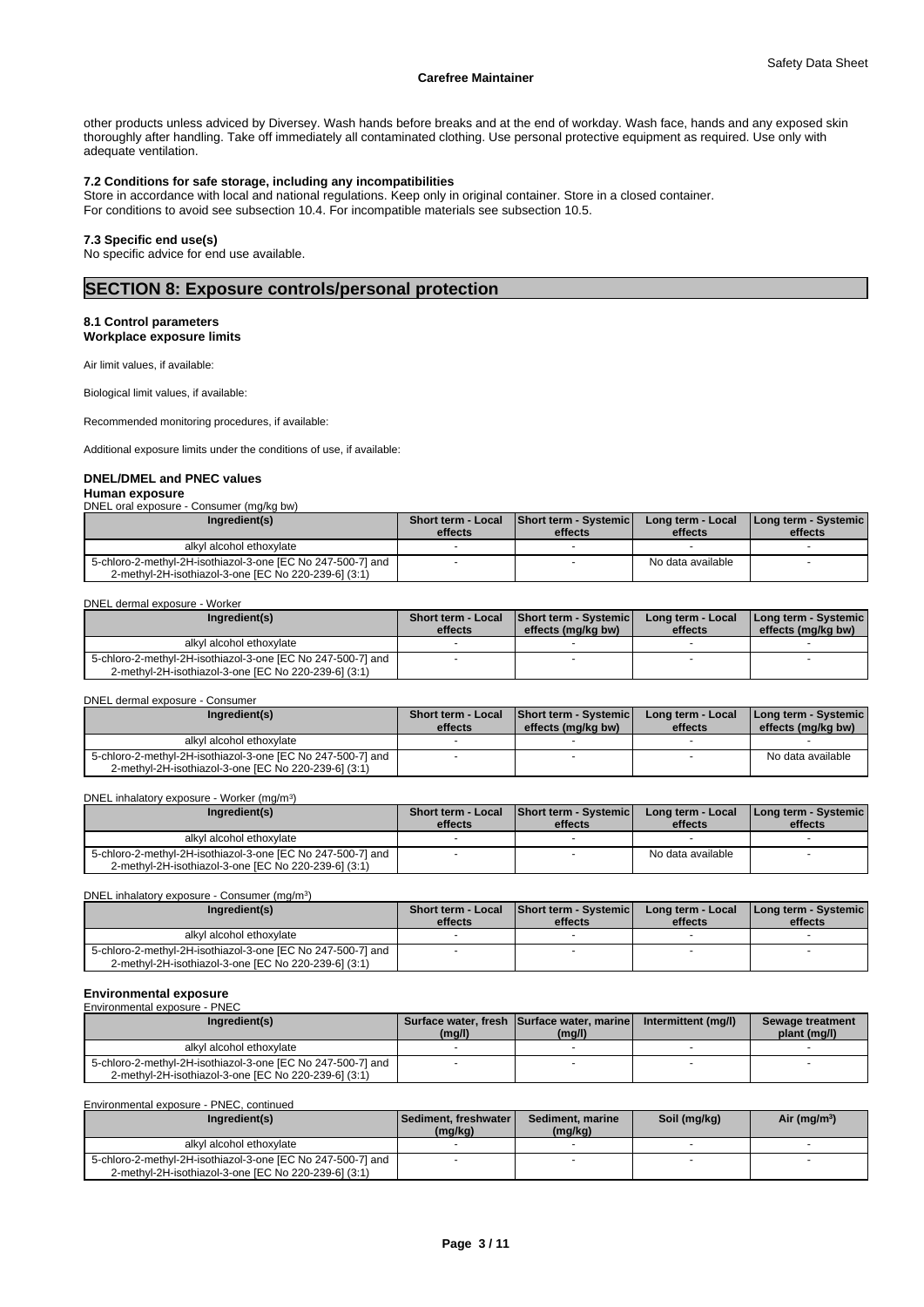#### **8.2 Exposure controls**

*The following information applies for the uses indicated in subsection 1.2 of the Safety Data Sheet. If available, please refer to the product information sheet for application and handling instructions. Normal use conditions are assumed for this section.*

*Recommended safety measures for handling the undiluted product: Covering activities such as filling and transfer of product to application equipment, flasks or buckets*

| Appropriate engineering controls:<br>Appropriate organisational controls: | No special requirements under normal use conditions.<br>Avoid direct contact and/or splashes where possible. Train personnel.                              |
|---------------------------------------------------------------------------|------------------------------------------------------------------------------------------------------------------------------------------------------------|
| Personal protective equipment                                             |                                                                                                                                                            |
| Eye / face protection:                                                    | Safety glasses are not normally required. However, their use is recommended in those cases<br>where splashes may occur when handling the product (EN 166). |
| Hand protection:                                                          | Rinse and dry hands after use. For prolonged contact protection for the skin may be necessary.                                                             |
| <b>Body protection:</b>                                                   | No special requirements under normal use conditions.                                                                                                       |
| <b>Respiratory protection:</b>                                            | No special requirements under normal use conditions.                                                                                                       |
| <b>Environmental exposure controls:</b>                                   | No special requirements under normal use conditions.                                                                                                       |

*Recommended safety measures for handling the diluted product:*

**Recommended maximum concentration (%):** 10

| Appropriate engineering controls:<br>Appropriate organisational controls: | No special requirements under normal use conditions.<br>No special requirements under normal use conditions.                                      |
|---------------------------------------------------------------------------|---------------------------------------------------------------------------------------------------------------------------------------------------|
| Personal protective equipment                                             |                                                                                                                                                   |
| Eye / face protection:                                                    | Safety glasses are not normally required. However, their use is recommended in those cases<br>where splashes may occur when handling the product. |
| Hand protection:                                                          | Rinse and dry hands after use. For prolonged contact protection for the skin may be necessary.                                                    |
| <b>Body protection:</b>                                                   | No special requirements under normal use conditions.                                                                                              |
| <b>Respiratory protection:</b>                                            | No special requirements under normal use conditions.                                                                                              |
| <b>Environmental exposure controls:</b>                                   | No special requirements under normal use conditions.                                                                                              |

# **SECTION 9: Physical and chemical properties**

**9.1 Information on basic physical and chemical properties Information in this section refers to the product, unless it is specifically stated that substance data is listed**

**Method / remark**

**Physical State:** Liquid **Colour:** Opaque, Pink **Odour:** Slightly perfumed **Odour threshold:** Not applicable **pH:** ≈ 7 (neat) **Melting point/freezing point (°C):** Not determined Not relevant to classification of this product **Initial boiling point and boiling range (°C):** Not determined

| Ingredient(s)                                                                                                       | Value<br>(°C)     | <b>Method</b>    | Atmospheric pressure<br>(hPa) |  |
|---------------------------------------------------------------------------------------------------------------------|-------------------|------------------|-------------------------------|--|
| alkyl alcohol ethoxylate                                                                                            | >232.2            | Method not given |                               |  |
| 5-chloro-2-methyl-2H-isothiazol-3-one [EC No 247-500-7] and<br>2-methyl-2H-isothiazol-3-one [EC No 220-239-6] (3:1) | No data available |                  |                               |  |

*( UN Manual of Tests and Criteria, section 32, L.2 )* **Flash point (°C):** Not applicable. **Sustained combustion:** Not applicable. **Evaporation rate:** Not determined **Flammability (solid, gas):** Not determined **Upper/lower flammability limit (%):** Not determined

Substance data, flammability or explosive limits, if available:

**Method / remark**

**Method / remark**

**Vapour pressure:** Not determined

Substance data, vapour pressure

Substance data, boiling point

| <b>Capolarioo dala, vapodi procodio</b> |               |              |               |                    |  |  |
|-----------------------------------------|---------------|--------------|---------------|--------------------|--|--|
|                                         | Inaredient(s) | <b>Value</b> | <b>Method</b> | <b>Femperature</b> |  |  |
|                                         | .             | (Pa          |               | $\sim$             |  |  |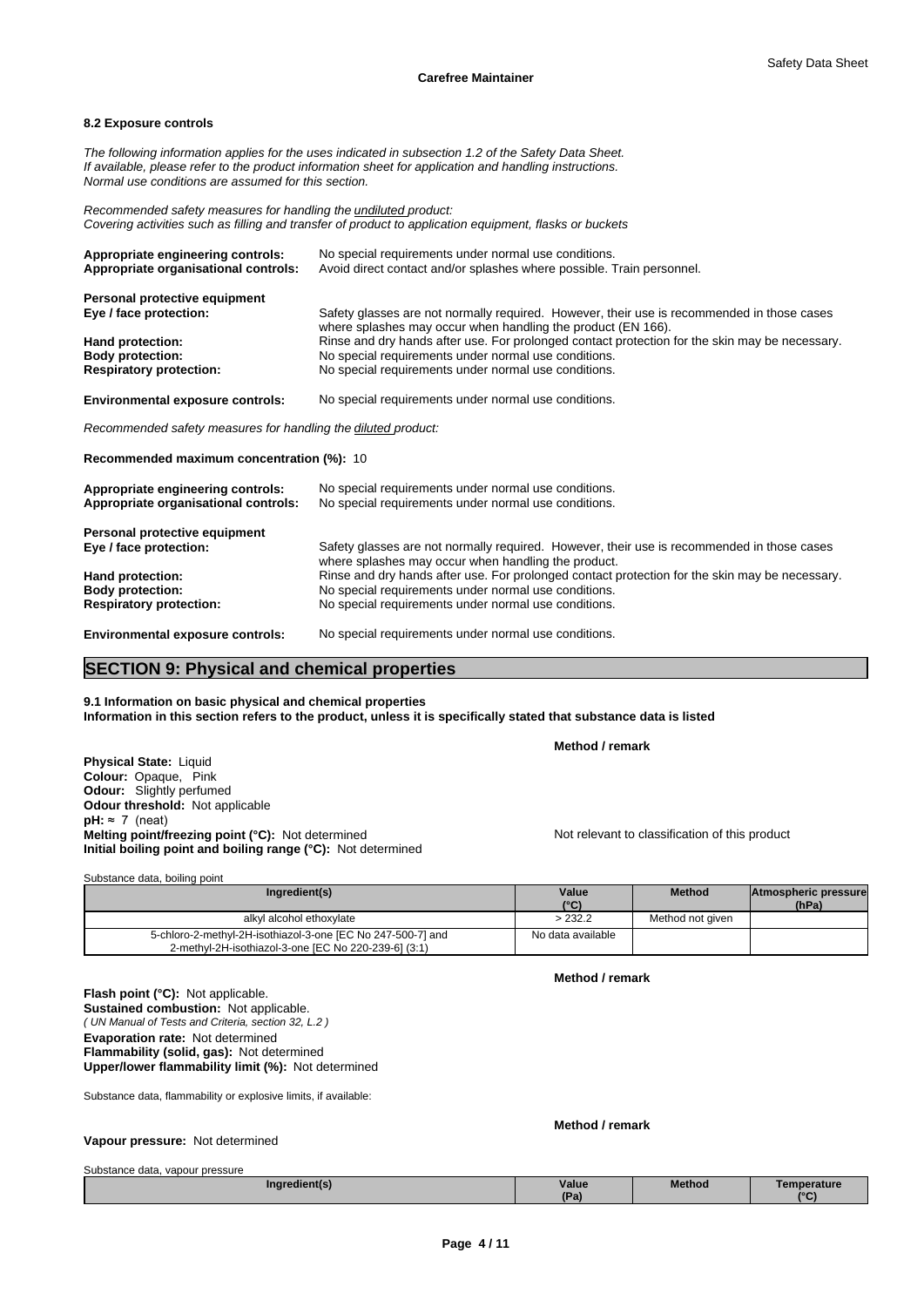| l alcohol ethoxvlate<br>alky                                | ΊU                   | Method not aiven | 27 C<br><i>or o</i> |
|-------------------------------------------------------------|----------------------|------------------|---------------------|
| 5-chloro-2-methyl-2H-isothiazol-3-one IEC No 247-500-71 and | data available<br>N٥ |                  |                     |
| 2-methyl-2H-isothiazol-3-one [EC No 220-239-6] (3:1)        |                      |                  |                     |

#### **Method / remark**

# **Solubility in / Miscibility with Water:** Fully miscible **Vapour density:** Not determined **Relative density:** ≈1.00(20°C)

Substance data, solubility in water

| Ingredient(s)                                                                                                       | Value             | <b>Method</b>    | Temperature |
|---------------------------------------------------------------------------------------------------------------------|-------------------|------------------|-------------|
|                                                                                                                     | (g/l)             |                  | (°C)        |
| alkyl alcohol ethoxylate                                                                                            | 100 Soluble       | Method not given |             |
| 5-chloro-2-methyl-2H-isothiazol-3-one [EC No 247-500-7] and<br>2-methyl-2H-isothiazol-3-one [EC No 220-239-6] (3:1) | No data available |                  |             |

Substance data, partition coefficient n-octanol/water (log Kow): see subsection 12.3

**Decomposition temperature:** Not applicable. **Autoignition temperature:** Not determined **Viscosity:** Not determined **Explosive properties:** Not explosive. **Oxidising properties:** Not oxidising.

# 9.2 Other information<br>Surface tension (N/m): Not determined

**Corrosion to metals:** Not corrosive

Substance data, dissociation constant, if available:

# **SECTION 10: Stability and reactivity**

# **10.1 Reactivity**

No reactivity hazards known under normal storage and use conditions.

#### **10.2 Chemical stability**

Stable under normal storage and use conditions.

#### **10.3 Possibility of hazardous reactions**

No hazardous reactions known under normal storage and use conditions.

#### **10.4 Conditions to avoid**

None known under normal storage and use conditions.

# **10.5 Incompatible materials**

None known under normal use conditions.

#### **10.6 Hazardous decomposition products**

None known under normal storage and use conditions.

# **SECTION 11: Toxicological information**

#### **11.1 Information on toxicological effects**

Mixture data:.

#### **Relevant calculated ATE(s):** ATE - Oral (mg/kg): >2000

**Skin irritation and corrosivity Eye irritation and corrosivity Result:** Not corrosive or irritant **Method:** Weight of evidence **Method:** Weight of evidence

Substance data, where relevant and available, are listed below:.

#### **Acute toxicity** Acute oral toxic

| .                                                                                                                   |                 |              |                |                  |                 |  |
|---------------------------------------------------------------------------------------------------------------------|-----------------|--------------|----------------|------------------|-----------------|--|
| Ingredient(s)                                                                                                       | <b>Endpoint</b> | Value        | <b>Species</b> | <b>Method</b>    | <b>Exposure</b> |  |
|                                                                                                                     |                 | (mq/kg)      |                |                  | time (h)        |  |
| alkyl alcohol ethoxylate                                                                                            | $LD_{50}$       | $300 - 2000$ |                | Method not aiven |                 |  |
| 5-chloro-2-methyl-2H-isothiazol-3-one [EC No 247-500-7] and<br>2-methyl-2H-isothiazol-3-one [EC No 220-239-6] (3:1) | LD 50           | 457          | Rat            | Method not given |                 |  |

**Method / remark**

Not relevant to classification of this product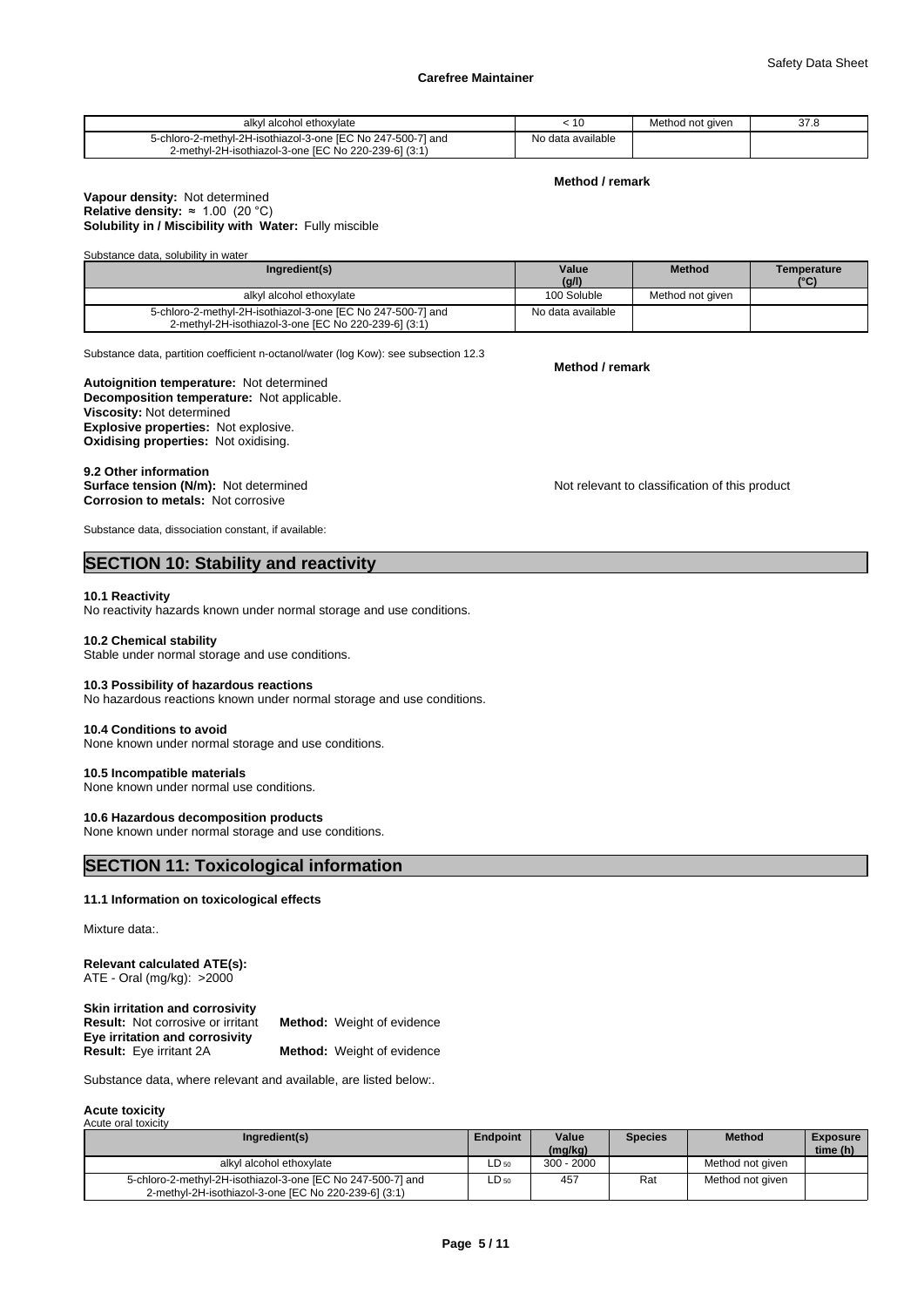### Acute dermal toxicity

| Ingredient(s)                                                                                                       | Endpoint  | Value<br>(mq/kg) | <b>Species</b> | <b>Method</b>    | <b>Exposure</b><br>time (h) |
|---------------------------------------------------------------------------------------------------------------------|-----------|------------------|----------------|------------------|-----------------------------|
| alkyl alcohol ethoxylate                                                                                            | $LD_{50}$ | $2000 - 5000$    | Rat            | Method not given |                             |
| 5-chloro-2-methyl-2H-isothiazol-3-one [EC No 247-500-7] and<br>2-methyl-2H-isothiazol-3-one [EC No 220-239-6] (3:1) | ∟D 50     | 660              | Rabbit         | Method not given |                             |

Acute inhalative toxicity

| Ingredient(s)                                               | Endpoint | Value<br>(mg/l) | <b>Species</b> | <b>Method</b> | <b>Exposure</b><br>time (h) |
|-------------------------------------------------------------|----------|-----------------|----------------|---------------|-----------------------------|
| alkyl alcohol ethoxylate                                    |          | No data         |                |               |                             |
|                                                             |          | available       |                |               |                             |
| 5-chloro-2-methyl-2H-isothiazol-3-one [EC No 247-500-7] and |          | No data         |                |               |                             |
| 2-methyl-2H-isothiazol-3-one [EC No 220-239-6] (3:1)        |          | available       |                |               |                             |

# **Irritation and corrosivity** Skin irritation and corrosivity

| Ingredient(s)                                                                                                       | Result       | <b>Species</b> | <b>Method</b>    | <b>Exposure time</b> |
|---------------------------------------------------------------------------------------------------------------------|--------------|----------------|------------------|----------------------|
| alkyl alcohol ethoxylate                                                                                            | Not irritant |                | Method not given |                      |
| 5-chloro-2-methyl-2H-isothiazol-3-one [EC No 247-500-7] and<br>2-methyl-2H-isothiazol-3-one [EC No 220-239-6] (3:1) | Corrosive    |                | Method not given |                      |

Eye irritation and corrosivity

| Ingredient(s)                                                                                                       | Result        | <b>Species</b> | <b>Method</b>    | <b>Exposure time</b> |
|---------------------------------------------------------------------------------------------------------------------|---------------|----------------|------------------|----------------------|
| alkyl alcohol ethoxylate                                                                                            | Severe damage | Rabbit         | Method not given |                      |
| 5-chloro-2-methyl-2H-isothiazol-3-one [EC No 247-500-7] and<br>2-methyl-2H-isothiazol-3-one IEC No 220-239-61 (3:1) | Severe damage |                | Method not given |                      |

# Respiratory tract irritation and corrosivity

| Ingredient(s)                                                                                                       | Result            | <b>Species</b> | <b>Method</b> | <b>Exposure time</b> |
|---------------------------------------------------------------------------------------------------------------------|-------------------|----------------|---------------|----------------------|
| alkyl alcohol ethoxylate                                                                                            | No data available |                |               |                      |
| 5-chloro-2-methyl-2H-isothiazol-3-one [EC No 247-500-7] and<br>2-methyl-2H-isothiazol-3-one IEC No 220-239-61 (3:1) | No data available |                |               |                      |

# **Sensitisation**

| <u>vviiviuvuuvii</u>  |  |  |
|-----------------------|--|--|
| Sensitisation by skin |  |  |

| Sensitisation bv skin contact                                                                                       |                 |                |                                                        |                          |
|---------------------------------------------------------------------------------------------------------------------|-----------------|----------------|--------------------------------------------------------|--------------------------|
| Ingredient(s)                                                                                                       | Result          | <b>Species</b> | <b>Method</b>                                          | <b>Exposure time (h)</b> |
| alkyl alcohol ethoxylate                                                                                            | Not sensitising | Guinea pig     | Method not given                                       |                          |
| 5-chloro-2-methyl-2H-isothiazol-3-one [EC No 247-500-7] and<br>2-methyl-2H-isothiazol-3-one [EC No 220-239-6] (3:1) | Sensitising     | Guinea pig     | Method not given<br>OECD 406 (EU B.6) /<br><b>GPMT</b> |                          |

### Sensitisation by inhalation

| Ingredient(s)                                               | Result            | <b>Species</b> | <b>Method</b> | <b>Exposure time</b> |
|-------------------------------------------------------------|-------------------|----------------|---------------|----------------------|
| alkyl alcohol ethoxylate                                    | No data available |                |               |                      |
| 5-chloro-2-methyl-2H-isothiazol-3-one IEC No 247-500-71 and | No data available |                |               |                      |
| 2-methyl-2H-isothiazol-3-one [EC No 220-239-6] (3:1)        |                   |                |               |                      |

# **CMR effects (carcinogenicity, mutagenicity and toxicity for reproduction)** Mutagenicity

| <u>IVIULUULIILIV</u>                                                                                                                                |                                                        |                             |                         |                            |
|-----------------------------------------------------------------------------------------------------------------------------------------------------|--------------------------------------------------------|-----------------------------|-------------------------|----------------------------|
| Ingredient(s)                                                                                                                                       | <b>Result (in-vitro)</b>                               | <b>Method</b><br>(in-vitro) | <b>Result (in-vivo)</b> | <b>Method</b><br>(in-vivo) |
| alkyl alcohol ethoxylate                                                                                                                            | No evidence for mutagenicity, negative<br>test results | OECD 473                    | No data available       |                            |
| 5-chloro-2-methyl-2H-isothiazol-3-one [EC No No evidence for mutagenicity<br>247-500-7] and 2-methyl-2H-isothiazol-3-one<br>[EC No 220-239-6] (3:1) |                                                        | Method not<br>aiven         | No data available       |                            |

# **Carcinogenicity**

| Ingredient(s)                                               | <b>IEffect</b>                                         |
|-------------------------------------------------------------|--------------------------------------------------------|
| alkyl alcohol ethoxylate                                    | No evidence for carcinogenicity, negative test results |
| 5-chloro-2-methyl-2H-isothiazol-3-one [EC No 247-500-7] and | No evidence for carcinogenicity, negative test results |
| 2-methyl-2H-isothiazol-3-one [EC No 220-239-6] (3:1)        |                                                        |

Toxicity for reproduction

| Ingredient(s)                                                                                                                       | Endpoint     | <b>Specific effect</b> | Value<br>$\left \frac{\text{mg}}{\text{kg}}\right $ (mg/kg bw/d) | <b>Species</b> | <b>Method</b> | <b>Exposure</b><br>time | <b>Remarks and other effects</b><br>reported                                    |
|-------------------------------------------------------------------------------------------------------------------------------------|--------------|------------------------|------------------------------------------------------------------|----------------|---------------|-------------------------|---------------------------------------------------------------------------------|
| alkyl alcohol ethoxylate                                                                                                            | <b>NOAEL</b> |                        | > 250                                                            | Rat            | Not known     |                         | No effects on fertility No<br>developmental toxicity                            |
| 5-chloro-2-methyl-2H-is<br>othiazol-3-one [EC No ]<br>247-500-7] and<br>2-methyl-2H-isothiazol-<br>3-one [EC No<br>220-239-6] (3:1) |              |                        | No data<br>available                                             |                |               |                         | No evidence for reproductive<br>toxicity No evidence for<br>teratogenic effects |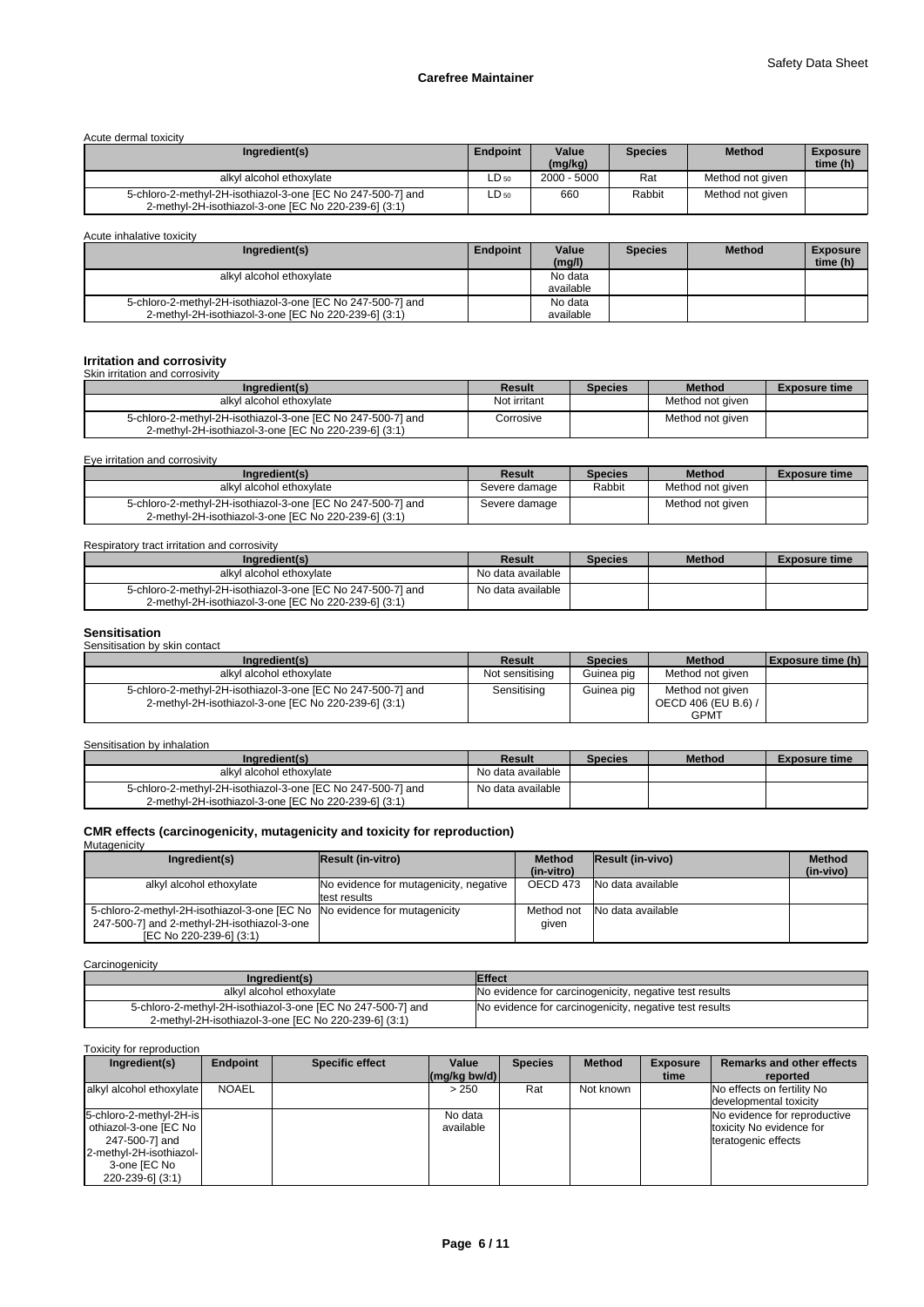# **Repeated dose toxicity** Sub-acute or sub-chronic oral toxicity

| <u>UUD-ACULE OF SUD-CHIUHIC UTAL IUAICILY</u>      |              |                       |                |               |                |                                                         |
|----------------------------------------------------|--------------|-----------------------|----------------|---------------|----------------|---------------------------------------------------------|
| Ingredient(s)                                      | Endpoint     | Value<br>(ma/ka bw/d) | <b>Species</b> | <b>Method</b> | Itime (davs) I | <b>Exposure Specific effects and organs</b><br>affected |
| alkyl alcohol ethoxylate                           | <b>NOAEL</b> | $80 - 400$            |                | Method not    |                |                                                         |
|                                                    |              |                       |                |               |                |                                                         |
|                                                    |              |                       |                | aiven         |                |                                                         |
| 5-chloro-2-methyl-2H-isothiazol-3-one [EC No       |              | No data               |                |               |                |                                                         |
| 247-500-7] and 2-methyl-2H-isothiazol-3-one [EC No |              | available             |                |               |                |                                                         |
| $220 - 239 - 6$ ] (3:1)                            |              |                       |                |               |                |                                                         |

Sub-chronic dermal toxicity

| Ingredient(s)                                      | Endpoint     | Value        | <b>Species</b> | <b>Method</b> |                | <b>Exposure Specific effects and organs  </b> |
|----------------------------------------------------|--------------|--------------|----------------|---------------|----------------|-----------------------------------------------|
|                                                    |              | (ma/ka bw/d) |                |               | Itime (davs) I | affected                                      |
| alkyl alcohol ethoxylate                           | <b>NOAEL</b> | 80           |                | OECD 411 (EU  | 90             |                                               |
|                                                    |              |              |                | B.28          |                |                                               |
| 5-chloro-2-methyl-2H-isothiazol-3-one [EC No       |              | No data      |                |               |                |                                               |
| 247-500-7] and 2-methyl-2H-isothiazol-3-one [EC No |              | available    |                |               |                |                                               |
| 220-239-6] (3:1)                                   |              |              |                |               |                |                                               |

#### Sub-chronic inhalation toxicity

| Ingredient(s)                                      | Endpoint | Value        | <b>Species</b> | <b>Method</b> |                | <b>Exposure   Specific effects and organs  </b> |
|----------------------------------------------------|----------|--------------|----------------|---------------|----------------|-------------------------------------------------|
|                                                    |          | (ma/ka bw/d) |                |               | ltime (davs) I | affected                                        |
| alkyl alcohol ethoxylate                           |          | No data      |                |               |                |                                                 |
|                                                    |          | available    |                |               |                |                                                 |
| 5-chloro-2-methyl-2H-isothiazol-3-one [EC No       |          | No data      |                |               |                |                                                 |
| 247-500-7] and 2-methyl-2H-isothiazol-3-one [EC No |          | available    |                |               |                |                                                 |
| 220-239-6] (3:1)                                   |          |              |                |               |                |                                                 |

#### Chronic toxicity

| Ingredient(s)            | <b>Exposure</b><br>route | Endpoint | Value<br>$\left \frac{\text{mg}}{\text{kg}}\right $ (mg/kg bw/d) | <b>Species</b> | <b>Method</b> | <b>Exposure</b><br>time | Specific effects and<br>organs affected | <b>Remark</b> |
|--------------------------|--------------------------|----------|------------------------------------------------------------------|----------------|---------------|-------------------------|-----------------------------------------|---------------|
| alkyl alcohol ethoxylate |                          |          | No data                                                          |                |               |                         |                                         |               |
|                          |                          |          | available                                                        |                |               |                         |                                         |               |
| 5-chloro-2-methyl-2H-is  |                          |          | No data                                                          |                |               |                         |                                         |               |
| othiazol-3-one [EC No    |                          |          | available                                                        |                |               |                         |                                         |               |
| 247-500-7] and           |                          |          |                                                                  |                |               |                         |                                         |               |
| 2-methyl-2H-isothiazol-  |                          |          |                                                                  |                |               |                         |                                         |               |
| 3-one [EC No             |                          |          |                                                                  |                |               |                         |                                         |               |
| 220-239-6] (3:1)         |                          |          |                                                                  |                |               |                         |                                         |               |

#### STOT-single exposure

| Ingredient(s)                                                                                                       | <b>Affected organ(s)</b> |
|---------------------------------------------------------------------------------------------------------------------|--------------------------|
| alkyl alcohol ethoxylate                                                                                            | lNo data available.      |
| 5-chloro-2-methyl-2H-isothiazol-3-one IEC No 247-500-71 and<br>2-methyl-2H-isothiazol-3-one IEC No 220-239-61 (3:1) | No data available        |

#### STOT-repeated exposure

| Inaredient(s)                                               | <b>Affected organ(s)</b> |
|-------------------------------------------------------------|--------------------------|
| alkyl alcohol ethoxylate                                    | No data available        |
| 5-chloro-2-methyl-2H-isothiazol-3-one [EC No 247-500-7] and | No data available        |
| 2-methyl-2H-isothiazol-3-one [EC No 220-239-6] (3:1)        |                          |

# **Aspiration hazard**

Substances with an aspiration hazard (H304), if any, are listed in section 3. If relevant, see section 9 for dynamic viscosity and relative density of the product.

### **Potential adverse health effects and symptoms**

Effects and symptoms related to the product, if any, are listed in subsection 4.2.

# **SECTION 12: Ecological information**

### **12.1 Toxicity**

No data is available on the mixture.

Substance data, where relevant and available, are listed below:

# **Aquatic short-term toxicity** Aquatic short-term toxicity - fish

| Ingredient(s)                                                                                                       | <b>Endpoint</b> | Value<br>(mq/l) | <b>Species</b>         | <b>Method</b>                 | <b>Exposure</b><br>time (h) |
|---------------------------------------------------------------------------------------------------------------------|-----------------|-----------------|------------------------|-------------------------------|-----------------------------|
| alkyl alcohol ethoxylate                                                                                            | $LC_{50}$       | 5 - 1           | Fish                   | 92/69/EEC, C1,<br>semi-static | 96                          |
| 5-chloro-2-methyl-2H-isothiazol-3-one [EC No 247-500-7] and<br>2-methyl-2H-isothiazol-3-one IEC No 220-239-61 (3:1) | $LC_{50}$       | 0.28            | Lepomis<br>macrochirus | OECD 203 (EU C.1)             | 96                          |

| Aquatir<br>crustacea<br>t-term toxicitv<br>short |          |              |         |               |        |
|--------------------------------------------------|----------|--------------|---------|---------------|--------|
| Indredient(s)                                    | Endpoint | . .<br>Value | Species | <b>Method</b> | posure |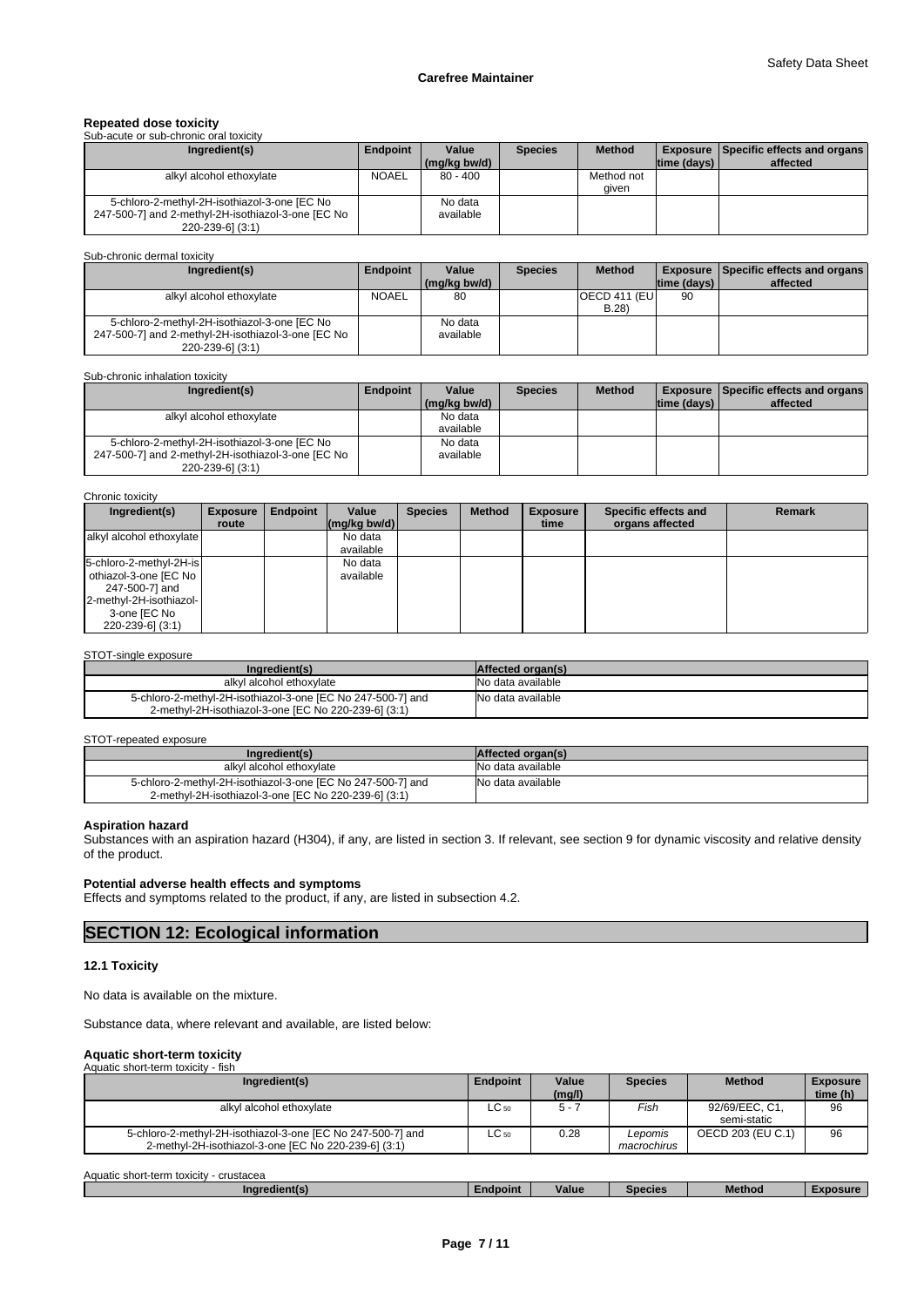|                                                                                                                     |                    | (mg/l) |                           |                   | time (h) |
|---------------------------------------------------------------------------------------------------------------------|--------------------|--------|---------------------------|-------------------|----------|
| alkvl alcohol ethoxvlate                                                                                            | <b>-0</b><br>EC 50 | ں.ں    | Daphnia                   | 92/69/EEC         | 48       |
| 5-chloro-2-methyl-2H-isothiazol-3-one [EC No 247-500-7] and<br>2-methyl-2H-isothiazol-3-one [EC No 220-239-6] (3:1) | EC <sub>50</sub>   | 0.126  | Daphnia<br>magna Straus I | OECD 202 (EU C.2) | 48       |

| Aquatic short-term toxicity - algae                                                                                 |          |                 |                                        |                   |                             |  |  |  |  |
|---------------------------------------------------------------------------------------------------------------------|----------|-----------------|----------------------------------------|-------------------|-----------------------------|--|--|--|--|
| Ingredient(s)                                                                                                       | Endpoint | Value<br>(mg/l) | <b>Species</b>                         | <b>Method</b>     | <b>Exposure</b><br>time (h) |  |  |  |  |
| alkyl alcohol ethoxylate                                                                                            | EC 50    | $1.4 - 47$      | Not specified                          | 92/69/EEC         | 72                          |  |  |  |  |
| 5-chloro-2-methyl-2H-isothiazol-3-one [EC No 247-500-7] and<br>2-methyl-2H-isothiazol-3-one [EC No 220-239-6] (3:1) | EC 50    | 0.003           | Pseudokirchner<br>iella<br>subcapitata | OECD 201 (EU C.3) | 72                          |  |  |  |  |

| Aquatic short-term toxicity - marine species                |          |                 |                |               |                                  |
|-------------------------------------------------------------|----------|-----------------|----------------|---------------|----------------------------------|
| Ingredient(s)                                               | Endpoint | Value<br>(mq/l) | <b>Species</b> | <b>Method</b> | <b>Exposure</b><br>$time$ (days) |
| alkyl alcohol ethoxylate                                    |          | No data         |                |               |                                  |
|                                                             |          | available       |                |               |                                  |
| 5-chloro-2-methyl-2H-isothiazol-3-one [EC No 247-500-7] and |          | No data         |                |               |                                  |
| 2-methyl-2H-isothiazol-3-one [EC No 220-239-6] (3:1)        |          | available       |                |               |                                  |

| Impact on sewage plants - toxicity to bacteria                                                                      |                 |                 |                     |                     |                         |
|---------------------------------------------------------------------------------------------------------------------|-----------------|-----------------|---------------------|---------------------|-------------------------|
| Ingredient(s)                                                                                                       | <b>Endpoint</b> | Value<br>(mg/l) | <b>Inoculum</b>     | <b>Method</b>       | <b>Exposure</b><br>time |
| alkyl alcohol ethoxylate                                                                                            | EC 50           | >140            | Bacteria            | Method not given    | 3 hour(s)               |
| 5-chloro-2-methyl-2H-isothiazol-3-one [EC No 247-500-7] and<br>2-methyl-2H-isothiazol-3-one [EC No 220-239-6] (3:1) | $EC_{20}$       | 0.97            | Activated<br>sludge | OECD <sub>209</sub> | 3 hour(s)               |

# **Aquatic long-term toxicity** Aquatic long-term toxicity - fish

| Ingredient(s)                                                                                                          | Endpoint  | Value<br>(mq/l)      | <b>Species</b> | <b>Method</b>       | <b>Exposure</b><br>time | <b>Effects observed</b> |
|------------------------------------------------------------------------------------------------------------------------|-----------|----------------------|----------------|---------------------|-------------------------|-------------------------|
| alkyl alcohol ethoxylate                                                                                               | $EC_{10}$ | 8.983                | Not specified  | Method not<br>aiven | $21 \text{ day}(s)$     |                         |
| 5-chloro-2-methyl-2H-isothiazol-3-one [EC No<br>247-500-7] and 2-methyl-2H-isothiazol-3-one [EC No<br>220-239-61 (3:1) |           | No data<br>available |                |                     |                         |                         |

#### Aquatic long-term toxicity - crustacea

| Ingredient(s)                                      | Endpoint  | Value     | <b>Species</b> | <b>Method</b> | <b>Exposure</b>     | <b>Effects observed</b> |
|----------------------------------------------------|-----------|-----------|----------------|---------------|---------------------|-------------------------|
|                                                    |           | (mg/l)    |                |               | time                |                         |
| alkyl alcohol ethoxylate                           | $EC_{10}$ | 2.579     | Daphnia sp.    | Method not    | $21 \text{ day}(s)$ |                         |
|                                                    |           |           |                | aiven         |                     |                         |
| 5-chloro-2-methyl-2H-isothiazol-3-one [EC No       |           | No data   |                |               |                     |                         |
| 247-500-7] and 2-methyl-2H-isothiazol-3-one [EC No |           | available |                |               |                     |                         |
| 220-239-6] (3:1)                                   |           |           |                |               |                     |                         |

# Aquatic toxicity to other aquatic benthic organisms, including sediment-dwelling organisms, if available:

| Ingredient(s)                                                                                                          | Endpoint | Value                  | <b>Species</b> | <b>Method</b> | <b>Exposure</b>    | <b>Effects observed</b> |
|------------------------------------------------------------------------------------------------------------------------|----------|------------------------|----------------|---------------|--------------------|-------------------------|
|                                                                                                                        |          | (mg/kg dw<br>sediment) |                |               | $ time$ (days) $ $ |                         |
| alkyl alcohol ethoxylate                                                                                               |          | No data<br>available   |                |               |                    |                         |
| 5-chloro-2-methyl-2H-isothiazol-3-one [EC No<br>247-500-7] and 2-methyl-2H-isothiazol-3-one [EC No<br>220-239-6] (3:1) |          | No data<br>available   |                |               |                    |                         |

**Terrestrial toxicity** Terrestrial toxicity - soil invertebrates, including earthworms, if available:

| Ingredient(s)                                                                                                          | Endpoint | Value                | <b>Species</b> | <b>Method</b> | <b>Exposure</b>    | <b>Effects observed</b> |
|------------------------------------------------------------------------------------------------------------------------|----------|----------------------|----------------|---------------|--------------------|-------------------------|
|                                                                                                                        |          | (mg/kg dw<br>soil)   |                |               | $ time$ (days) $ $ |                         |
| alkyl alcohol ethoxylate                                                                                               |          | No data<br>available |                |               |                    |                         |
| 5-chloro-2-methyl-2H-isothiazol-3-one [EC No<br>247-500-7] and 2-methyl-2H-isothiazol-3-one [EC No<br>220-239-6] (3:1) |          | No data<br>available |                |               |                    |                         |

# Terrestrial toxicity - plants, if available:

| Ingredient(s)                                                          | Endpoint | Value<br>(mg/kg dw | <b>Species</b> | <b>Method</b> | <b>Exposure</b><br>$ time$ (days) $ $ | <b>Effects observed</b> |
|------------------------------------------------------------------------|----------|--------------------|----------------|---------------|---------------------------------------|-------------------------|
|                                                                        |          | soil)              |                |               |                                       |                         |
| alkyl alcohol ethoxylate                                               |          | No data            |                |               |                                       |                         |
|                                                                        |          | available          |                |               |                                       |                         |
| 5-chloro-2-methyl-2H-isothiazol-3-one [EC No                           |          | No data            |                |               |                                       |                         |
| 247-500-7] and 2-methyl-2H-isothiazol-3-one [EC No<br>220-239-6] (3:1) |          | available          |                |               |                                       |                         |

| $ -$<br>$\cdots$<br>Terrestrial<br>I toxicity - birds.<br>if available: |          |       |                |        |         |                  |
|-------------------------------------------------------------------------|----------|-------|----------------|--------|---------|------------------|
| redient(s'<br>ngr.                                                      | Endpoint | Value | <b>Species</b> | Method | xnosure | Effects observed |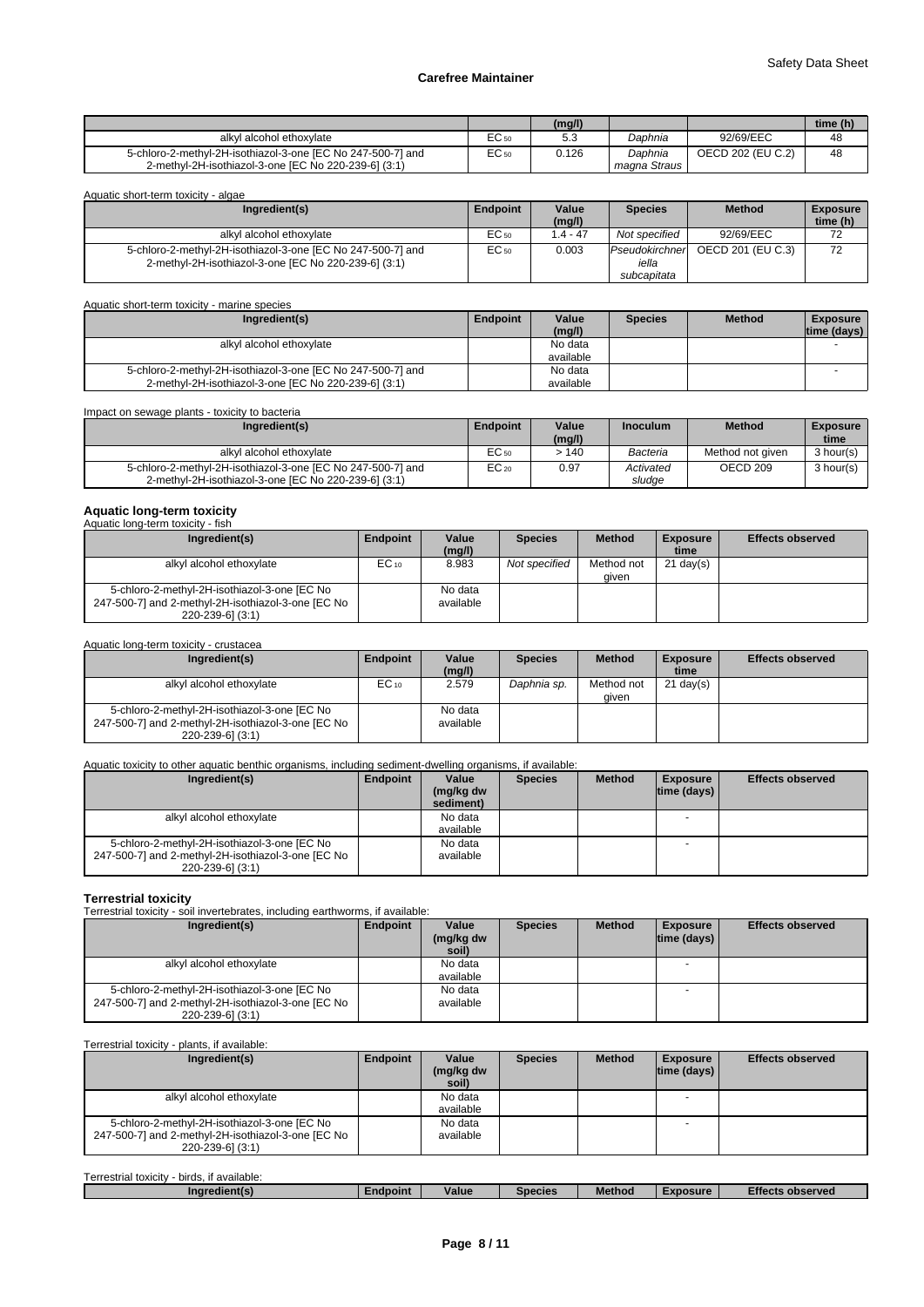|                                                    |           |  | ltime (davs) l |  |
|----------------------------------------------------|-----------|--|----------------|--|
| alkyl alcohol ethoxylate                           | No data   |  |                |  |
|                                                    | available |  |                |  |
| 5-chloro-2-methyl-2H-isothiazol-3-one [EC No       | No data   |  |                |  |
| 247-500-7] and 2-methyl-2H-isothiazol-3-one [EC No | available |  |                |  |
| 220-239-61 (3:1)                                   |           |  |                |  |

#### Terrestrial toxicity - beneficial insects, if available:

| Ingredient(s)                                                                                                          | Endpoint | Value<br>(mg/kg dw<br>soil) | <b>Species</b> | <b>Method</b> | <b>Exposure</b><br>$ time$ (days) $ $ | <b>Effects observed</b> |
|------------------------------------------------------------------------------------------------------------------------|----------|-----------------------------|----------------|---------------|---------------------------------------|-------------------------|
| alkyl alcohol ethoxylate                                                                                               |          | No data<br>available        |                |               |                                       |                         |
| 5-chloro-2-methyl-2H-isothiazol-3-one [EC No<br>247-500-7] and 2-methyl-2H-isothiazol-3-one [EC No<br>220-239-61 (3:1) |          | No data<br>available        |                |               |                                       |                         |

# Terrestrial toxicity - soil bacteria, if available:

| Ingredient(s)                                                                                                          | Endpoint | Value<br>(mg/kg dw<br>soil) | <b>Species</b> | <b>Method</b> | <b>Exposure</b><br>$ time$ (days) $ $ | <b>Effects observed</b> |
|------------------------------------------------------------------------------------------------------------------------|----------|-----------------------------|----------------|---------------|---------------------------------------|-------------------------|
| alkyl alcohol ethoxylate                                                                                               |          | No data<br>available        |                |               |                                       |                         |
| 5-chloro-2-methyl-2H-isothiazol-3-one [EC No<br>247-500-7] and 2-methyl-2H-isothiazol-3-one [EC No<br>220-239-6] (3:1) |          | No data<br>available        |                |               |                                       |                         |

# **12.2 Persistence and degradability**

# **Abiotic degradation**

Abiotic degradation - photodegradation in air, if available:

Abiotic degradation - hydrolysis, if available:

Abiotic degradation - other processes, if available:

**Biodegradation** Ready biodegradability - aerobic conditions

| Ingredient(s)                                                                                                            | <b>Inoculum</b> | <b>Analytical</b><br>method | $DT_{50}$ | <b>Method</b> | <b>Evaluation</b>                                          |
|--------------------------------------------------------------------------------------------------------------------------|-----------------|-----------------------------|-----------|---------------|------------------------------------------------------------|
| alkyl alcohol ethoxylate                                                                                                 |                 |                             |           |               | 60 % in 28 day(s)   Method not given Readily biodegradable |
| 5-chloro-2-methyl-2H-isothiazol-3-one [EC No<br>247-500-7] and 2-methyl-2H-isothiazol-3-one [EC No  <br>220-239-61 (3:1) |                 | Oxygen depletion            | $>60\%$   | OECD 301D     | Readily biodegradable                                      |

Ready biodegradability - anaerobic and marine conditions, if available:

Degradation in relevant environmental compartments, if available:

# **12.3 Bioaccumulative potential**

| Partition coefficient n-octanol/water (log Kow)                                                                           |               |                  |                                    |               |
|---------------------------------------------------------------------------------------------------------------------------|---------------|------------------|------------------------------------|---------------|
| Ingredient(s)                                                                                                             | Value         | <b>Method</b>    | <b>Evaluation</b>                  | <b>Remark</b> |
| alkyl alcohol ethoxylate                                                                                                  | $3.11 - 4.19$ | Method not given | High potential for bioaccumulation |               |
| 5-chloro-2-methyl-2H-isothiazol-3-one<br>[EC No 247-500-7] and<br>2-methyl-2H-isothiazol-3-one [EC No<br>220-239-6] (3:1) | -0.71 - +0.75 | Method not given | No bioaccumulation expected        |               |

# Bioconcentration factor (BCF)

| Ingredient(s)                                                                                                                                         | Value | <b>Species</b> | <b>Method</b>    | <b>Evaluation</b>                  | <b>Remark</b> |
|-------------------------------------------------------------------------------------------------------------------------------------------------------|-------|----------------|------------------|------------------------------------|---------------|
| alkyl alcohol ethoxylate                                                                                                                              | < 500 |                | Method not given | High potential for bioaccumulation |               |
| 5-chloro-2-methyl-2H-is No data available<br>othiazol-3-one [EC No ]<br>247-500-7] and<br>2-methyl-2H-isothiazol-<br>3-one [EC No<br>220-239-6] (3:1) |       |                |                  |                                    |               |

### **12.4 Mobility in soil**

Adsorption/Desorption to soil or sediment

| Ingredient(s)                                                                                                            | <b>Adsorption</b><br>coefficient<br>Log Koc | <b>Desorption</b><br>coefficient<br>Log Koc(des) | <b>Method</b> | Soil/sediment<br>type | <b>Evaluation</b>                                   |
|--------------------------------------------------------------------------------------------------------------------------|---------------------------------------------|--------------------------------------------------|---------------|-----------------------|-----------------------------------------------------|
| alkyl alcohol ethoxylate                                                                                                 | No data available                           |                                                  |               |                       | Potential for mobility in soil,<br>soluble in water |
| 5-chloro-2-methyl-2H-isothiazol-3-one [EC No<br>247-500-7] and 2-methyl-2H-isothiazol-3-one [EC No  <br>220-239-61 (3:1) | No data available                           |                                                  |               |                       |                                                     |

# **12.5 Results of PBT and vPvB assessment**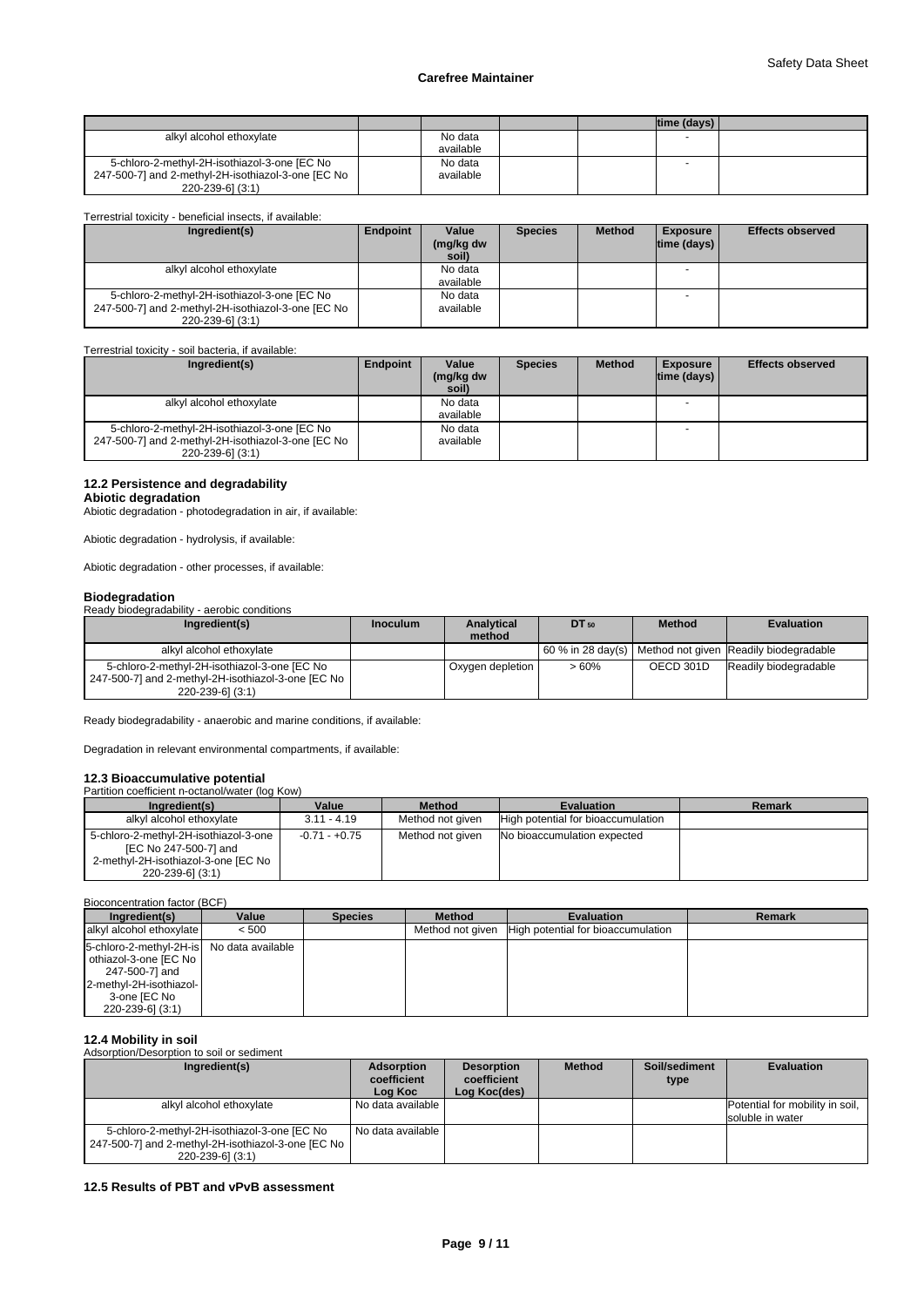Substances that fulfill the criteria for PBT/vPvB, if any, are listed in section 3.

#### **12.6 Other adverse effects**

No other adverse effects known.

# **SECTION 13: Disposal considerations**

| 13.1 Waste treatment methods<br>Waste from residues / unused<br>products:     | The concentrated contents or contaminated packaging should be disposed of by a certified handler<br>or according to the site permit. Release of waste to sewers is discouraged. The cleaned packaging<br>material is suitable for energy recovery or recycling in line with local legislation. |
|-------------------------------------------------------------------------------|------------------------------------------------------------------------------------------------------------------------------------------------------------------------------------------------------------------------------------------------------------------------------------------------|
| <b>European Waste Cataloque:</b>                                              | 20 01 29 <sup>*</sup> - detergents containing dangerous substances.                                                                                                                                                                                                                            |
| <b>Empty packaging</b><br><b>Recommendation:</b><br>Suitable cleaning agents: | Dispose of observing national or local regulations.<br>Water, if necessary with cleaning agent.                                                                                                                                                                                                |

# **SECTION 14: Transport information**

**Land transport (ADR/RID), Sea transport (IMDG), Air transport (ICAO-TI / IATA-DGR)** 

**14.1 UN number:** Non-dangerous goods

- **14.2 UN proper shipping name:** Non-dangerous goods
- **14.3 Transport hazard class(es):** Non-dangerous goods

Class:

**14.4 Packing group:** Non-dangerous goods

**14.5 Environmental hazards:** Non-dangerous goods

**14.6 Special precautions for user:** Non-dangerous goods

**14.7 Transport in bulk according to Annex II of MARPOL and the IBC Code:** Non-dangerous goods

# **SECTION 15: Regulatory information**

#### **15.1 Safety, health and environmental regulations/legislation specific for the substance or mixture**

#### **EU regulations:**

Regulation (EC) No 1272/2008 - CLP

• Regulation (EC) No. 1907/2006 - REACH

• Regulation (EC) No. 648/2004 - Detergents regulation

#### **Authorisations or restrictions (Regulation (EC) No 1907/2006, Title VII respectively Title VIII):** Not applicable.

#### **Ingredients according to EC Detergents Regulation 648/2004**

non-ionic surfactants 5 - 15% perfumes, Dimethylol Glycol, Amyl Cinnamal, Methylchloroisothiazolinone

The surfactant(s) contained in this preparation complies(comply) with the biodegradability criteria as laid down in Regulation (EC) No. 648/2004 on detergents. Data to support this assertion are held at the disposal of the competent authorities of the Member States and will be made available to them, at their direct request or at the request of a detergent manufacturer.

# **15.2 Chemical safety assessment**

A chemical safety assessment has not been carried out on the mixture

# **SECTION 16: Other information**

*The information in this document is based on our best present knowledge. However, it does not constitute a guarantee for any specific product features and does not establish a legally binding contract*

### **SDS code:** MSDS7243 **Version:** 2.3 **Revision:** 2018-01-17

**Reason for revision:**

This data sheet contains changes from the previous version in section(s):, 2

#### **Classification procedure**

The classification of the mixture is in general based on calculation methods using substance data, as required by Regulation (EC) No 1272/2008. If for certain classifications data on the mixture is available or for example bridging principles or weight of evidence can be used for classification, this will be indicated in the relevant sections of the Safety Data Sheet. See section 9 for physical chemical properties, section 11 for toxicological information and section 12 for ecological information.

#### **Full text of the H and EUH phrases mentioned in section 3:**

• H301 - Toxic if swallowed.

• H302 - Harmful if swallowed. • H311 - Toxic in contact with skin.

- H314 Causes severe skin burns and eye damage.
- H317 May cause an allergic skin reaction.

• H318 - Causes serious eye damage

• H331 - Toxic if inhaled